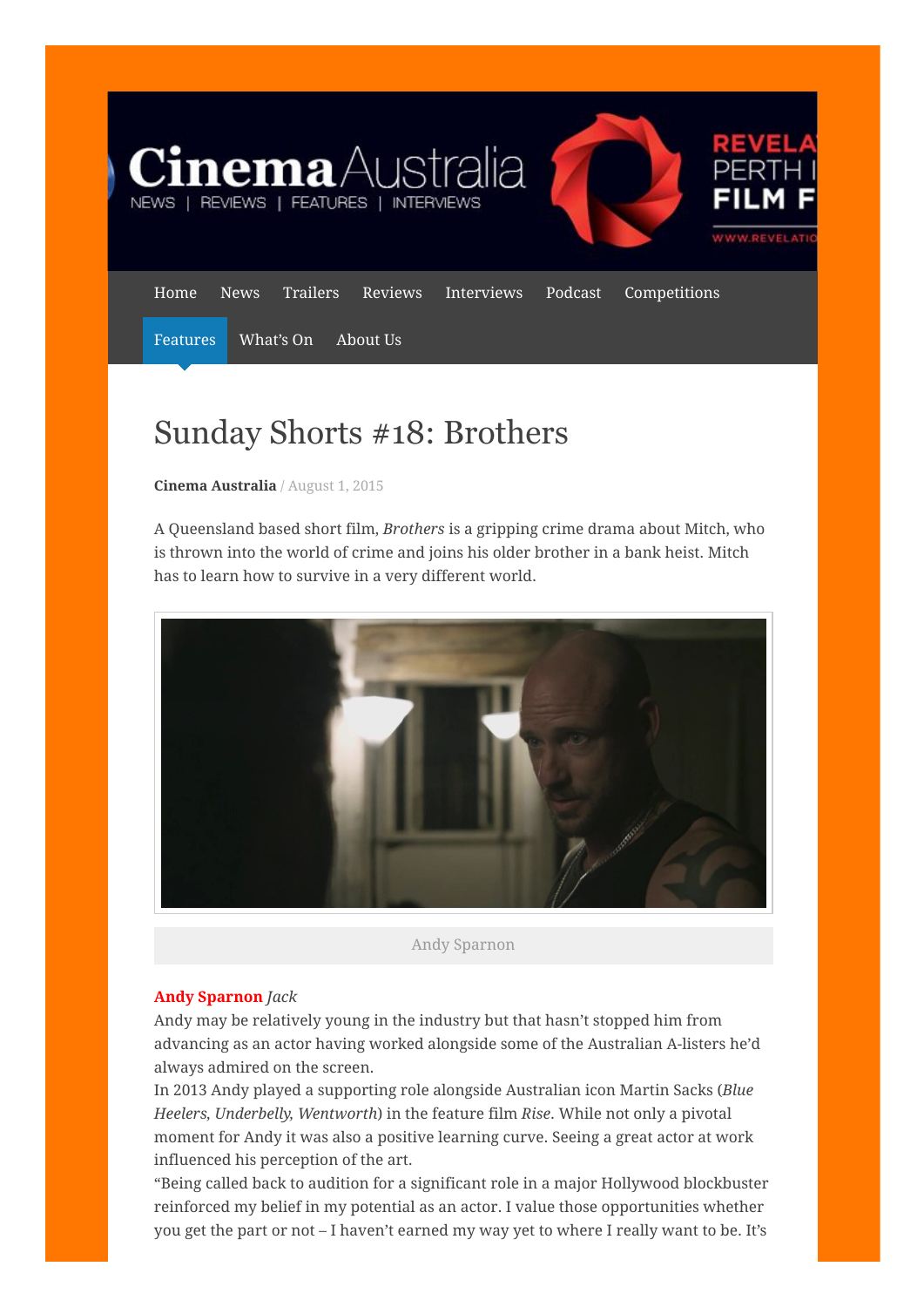the film.

He lead his troops well and always got the best out of me and respected our opinions creatively or if we had any ideas to put forward he was always open to it. I felt comfortable and trusted his direction at all times – I would love to work with Cameron again one day!

## On fellow cast and crew

Amazing – they were all so much fun and a world of knowledge for me as an actor. Everyone brought their own special ingredients to their character and the film. I learnt a lot from every cast member and made some life-long friends. It's always a great set when everyone gets along so well and really enjoys what they do!



Andrew Condor

## Andrew Conder SOC, ACS Director of Photography

Both a member of the American Society of Camera Operators and the Australian Society of Cinematographers, Andrew has worked extensively in the film and television industry since 1981.

Starting in Brisbane at BTQ7 (currently Channel Seven), his work started him off travelling around Australia and Internationally shooting magazine style stories for children.

In 1990, Andrew went freelance and has since worked on over 30 feature films and worked with some of the most famous names in entertainment.

Some of the projects he's worked on include Pirates of the Caribbean, Scooby Doo, Terry Nova, 24, Peter Pan and Crocodile Dundee in LA.

Andrew has worked alongside the likes of Rowan Atkinson, Kiefer Sutherland, Geoffrey Rush, Sarah Michelle Gellar and Pamela Anderson to name a few.During the years, Andrew has also had the opportunity to work with some great cinematographers including, Don McAlpine, Darius Khondji, David Burr, David Eggby, Jeffrey C Mygatt, Ellery Ryan, Ron Johanson,John Stokes and Ben Nott. Andrew has recently finished production on the feature Red Billabong, and the TV series The Family Law.